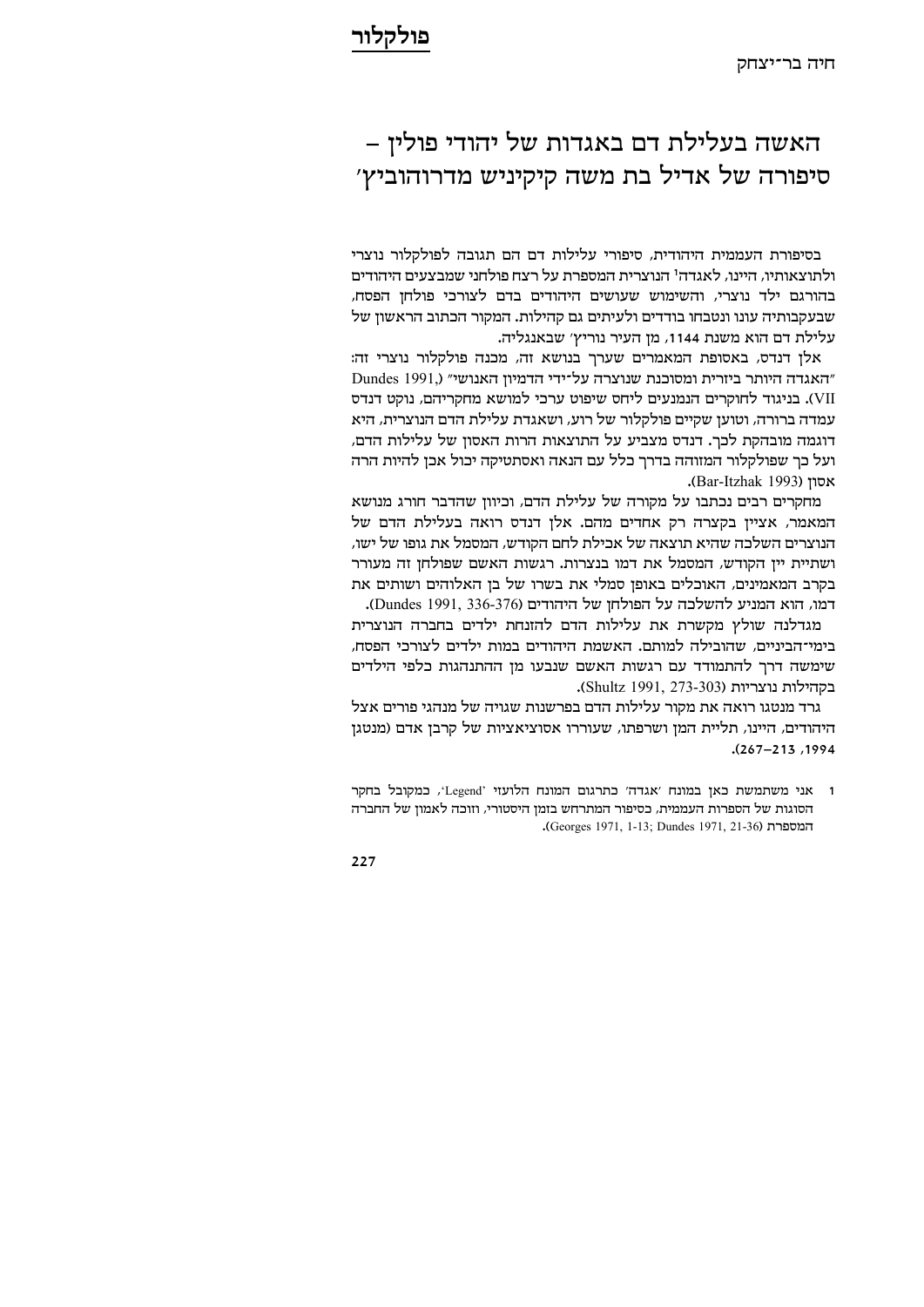אורה לימור רואה בעלילות הדם אישור של דפוס יסוד נוצרי באמצעות הפולחן היהודי. הדפוס של צליבה־קרבן־גאולה. בסיפורי עלילת הדם קיימת חזרה על הריגת הנוצרי על־ידי היהודים, והנוצרי הופך לקרבן הגואל (לימור 1993).

עמוס פונקנשטיין מייחס לעלילות דם תפקיד בשירות מטרותיה של הכנסיה הנוצרית. הדמוניזציה של היהודים תוך ניצול הפחד מפני ה״אחר״, פתרה את הפרדוקס שנבע מאי־יכולתה של הכנסיה להביא את היהודים להמיר את דתם (פונקנשטיין 1982, 4-15).

כאמור, סיפור העם היהודי על עלילת דם הוא תגובה לאגדות הנוצריות ולמה שבא בעקבותיהן. הדגם הידוע ביותר בסיפורת העממית היהודית הוא הדגם של תשועה והצלה של יחיד או קהילה, שהצוררים מעלילים עליהם.2

האויקוטיפ היהודי של ארכיון הסיפור העממי (אסע"י) א"ת\* 730 שנושאו: "הצלת קהילה יהודית" מונה את האפשרויות הבאות:

• א״ת 730 ד׳ – החייאת הילד הנרצח גוררת חשיפת האמת.

• א״ת 730 ה׳ – ״לא ינום ולא יישו שומר ישראל״, שנתו של השליט נודדת, והוא רואה באישון לילה את המעלילים המנסים להפליל את היהודים על־ידי רצח או הוצאת גופת מת. הוא מפר את עלילתם.

• א״ת 730 ו׳ – ילד נוצרי. אשר העלילו שהיהודים רצחוהו. נמצא חי ושלם.

• א״ת 730 ז׳ – היהודים המוזהרים בעוד מועד (לרוב באמצעות חלום) מסלקים את בקבוק הדם ששתלו המעלילים בארון הקודש, וכך ניצלים מן העלילה.

רוב האגדות היהודיות על עלילת דם הן אגדות קודש. מיעוטן אגדות ריאליסטיות ולעיתים קיים ז׳אנר מעורב עם הנובלה העממית.

באגדות הקודש, שאליהן משתייכים, כאמור, רוב הסיפורים, הקהילה ניצלת הודות להתערבות אלוהית, שהיא על־פי־רוב שליחתו של אליהו הנביא, דמות המציל והפודה בעת צרה ואסון באגדה היהודית, הנקשר הן לחג הפסח והן לתשועה האולטימטיבית של עם ישראל עם בוא המשיח. כל האגדות הללו, המסתיימות בסוף טוב של הצלת היחיד ו/או הקהילה ובהענשת הצוררים, הז ביטוי לחרדה שהולידו עלילות הדם ולתקווה לעזרת האל, שיושיע את עמו מתוצאותיה המאיימות בזמן היהודי הטעון של חג הפסח.

אולם בצידו של אגדות מסוג זה קיימות אגדות היסטוריות המסתיימות במותו של גיבור הסיפור. באגדות אלה הגיבור הוא בדרך כלל מנהיג הקהילה, רב נשוא פנים או תלמיד חכם, והוא מושא לעלילת הדם. מותו מתקשר להצלת הקהילה כולה מאבדוז ולקידוש השם גם יחד, כיווז שלעיתים ניתנת לגיבור האפשרות להינצל ממוות נורא על־ידי המרת דת. לסוג כזה בסיפורת העממית של יהודי פולין שייכות, למשל, האגדות על האחים רייצס או על הרב אריה לייב מפוזנא. הסוף הטוב באגדות אלה נקשר גם הוא הן להינצלותה של הקהילה כולה, והן להוכחה שהגיבור הוא דמות מופת, מעצם מותו על קידוש השם.

כאמור, הגיבור באגדות אלה הוא גבר נשוא פנים, אך בסיפורת העממית של

? - רוושא זה השוו: ווי תשר״ז גב-51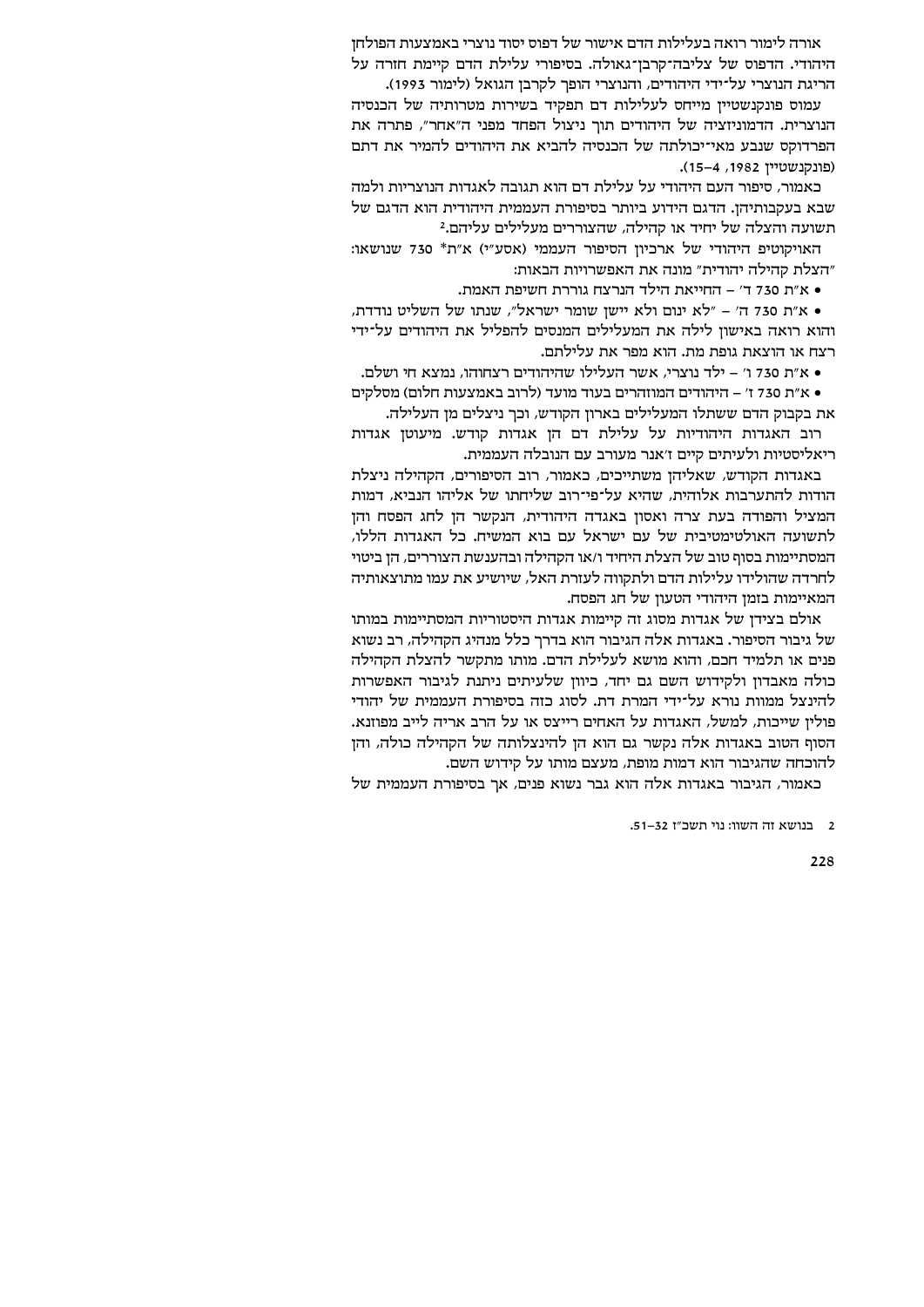יהודי פולין מצויות מספר אגדות מסוג זה שבמרכזן עומדת אשה, ואלו הן האגדות על אדיל בת משה קיקניש מדרוהוביץ', שבהן אדון להלן.

לאגדה על אדיל קיקניש מדרוהוביץ' מספר נוסחים בעברית וביידיש. בעברית התפרסמה האגדה לראשונה ב"מצבת קודש" לר' גבריאל סוחיסטוב (1860, מו); ב״אנשי שם״ לשלמה בובר מלבוב (1895, 19) וב״ספר הדמעות״ לשמעון ברנפלד (1923, ריא–רלג).<sup>3</sup> שני הנוסחים האחרונים עוקבים אחרי הנוסח של בעל "מצבת קודש", להוציא ההשגה של שלמה בובר שהמעשה אירע בשנת תע"ח (1710) ולא בשנת ת״ע, כפי שקובע סוחיסטוב. בובר סומר עצמו על מחברתו של מהר״ם פינגער "מצבות רבנים" צד 105, ועל כך שיום ו' כ"ז באלול (התאריך הרשום על המצבה) לא יכול היה לחול בשנת ת"ע, שבו כ"ז באלול חל ביום ב׳.

וזו לשון הסיפור אצל סוחיסטוב:

הקדושה מרת אדיל (בת ה"ר משה קיקיניש) היה משכנה בעיר דרוהוביטש ונתפסה יחד עם כל הקהל הקדוש בעלילת דם. כי טמנה שפחתה הנכרית בליל פסח ילד נוצרי מת בביתה ואמרה, כי שחטה אותו במצוות גברתה לצרך העדה. וכראות הצדקנית הזאת צרת הרבים הקריבה נפשה לטבח ואמרה, כי מלבה יצאה הפקודה הזאת וכל העם נקי מעוון. ואחרי אשר יצא משפט מוות עליה נחמה השפחה על רעתה ונתנה הודאה גמורה לפני השופטים, כי שקר ענתה. אולם השופטים מאנו לבטל גזר דינם. אך הכמרים אמרו להחיותה אם תמיר את דתה והרבו לפתותה ככה. והאשה יפת תאר מאד וצעירה לימים, ובעלה גדול בהון ועשיר, ומשפחתה רמה בישראל. ותמאן בצדקתה לשוב מאחורי ה׳ ומתה בשמחת נפש על קדוש שמו הגדול. (סוחיסטוב 186 חלק ב׳ ס׳ מ״ו)

סוחיסטוב מביא את הכתובת על מצבתה:

ביום ו' עש"ק כ"ז אלול תע"ח לפ"ק נדונה האשה הקדושה והטהורה והגבורה מרת אדיל בת הראש והמנהיג מוהר״ר משה קיקיניש שם הגדול קדשה ומסרה נפשה בעד כל ישראל. ה' ינקום את דמה ובזכות זה תנצב״ה, (שם)

ביידיש מצויים שני נוסחים. האחד בספרו של גרשום באדער (1927, 212–215), והאחר בספרו של פינקלשטיין (1947, 230–231). קיים דמיון רב בין הנוסחים ואביא להלן נוסח אחד:

שטאַרק פֿאַרערט האַט מען אויך בײַם לעבן און אויך נאַכן טויט די קדושה אַדיל קיקיניש, וועלכע האַט אין אַנהויב אַכצנטן יאַר־הונדערט געוווינט איו דראהאביטש. זי איז געוועז א טאכטער פֿוז לעמבערגער

<sup>3</sup> וראו גם בילקוט "הענות והגבורה" (סנה 1979, 144–145).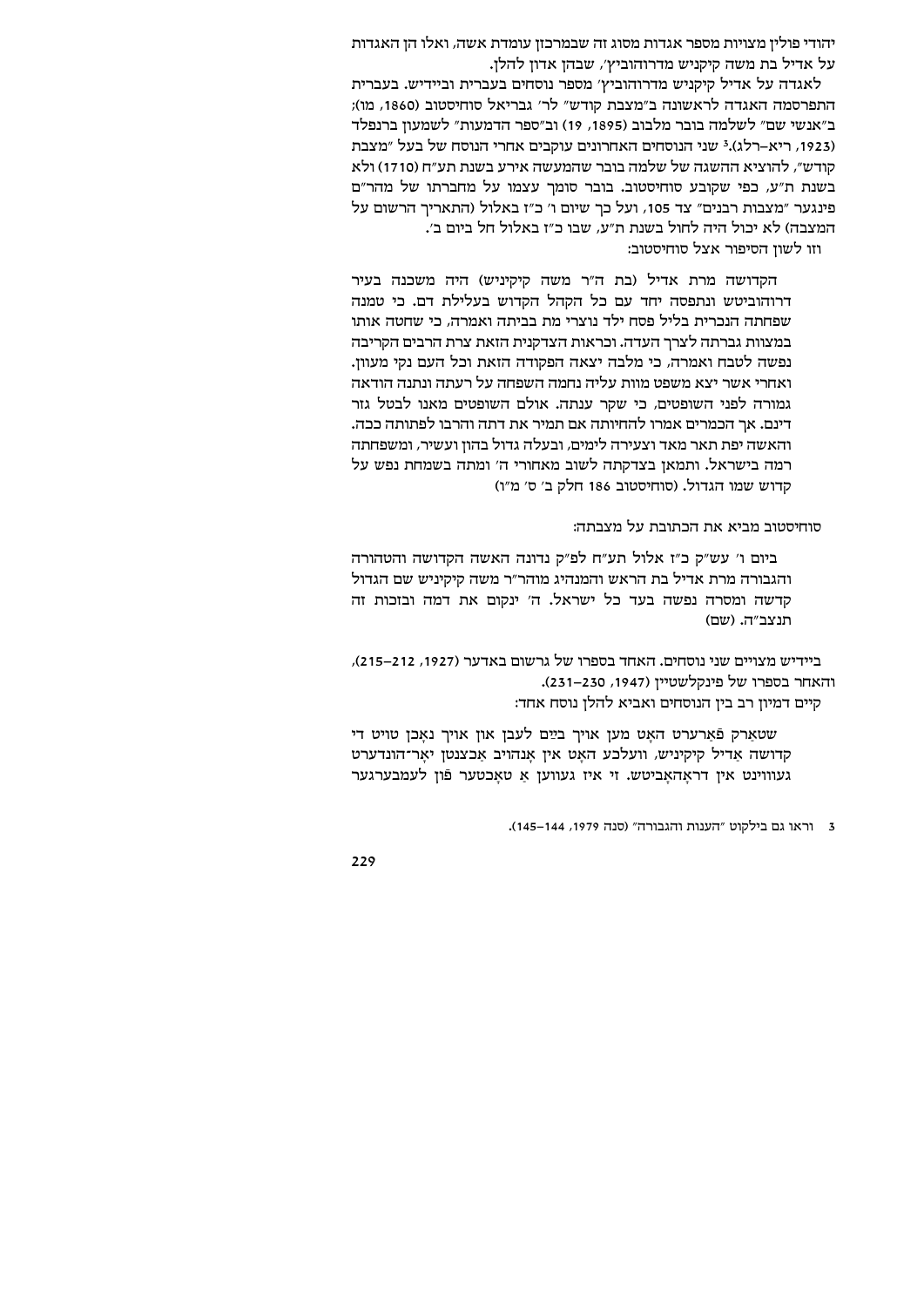גבֿירישן סוחר משה קיקיניש. אויך זי איז געווען באַרימט ווי אַ רייצנדיקע שיינקייט. איר מאן איז געווען א יושבֿ אוהל, ער האט יום ולילה געלערנט תּורה און זי האַט מיט גרויס בריהשקייט געפֿירט די זאַלץ־מסחרים, וואַס זי האט איבערגענומען פֿון איר רײַכן שווער. מיט איר שיינקייט, קלוגשאפֿט, ווארעמער שטים און קלארער אויסשפראך האט זי ממש געבישופֿט אלע שררות און גלחים. אין זייער מאכטלאזער קנאה האבן די גלחים געזוכט וועגן ווי אזוי אומצוברענגען די שיינע אדיל און צוזאמען מיט איר די גאנצע יידישע באפֿעלקערונג. דערציילט זיך, אז זיי איז געלונגעז איבערצוריידן אַדילס קריסטלעכע דינסט, אַז זי זאָל דערהרגענען איר אייגן קינד און וואַרפֿן די גאַנצע שולד אויף אַדיל, וועלכע האַט עס געטאַן, כּדי צו האבן קריסטלער בלוט פֿאר מצות אויף פּסח, מ׳האט אדיל ארעסטירט און געפייניקט אין תפיסה, אז זי זאל אויסגעבן אירע מיטהעלפֿער. זי האט די גאנצע שולד גענומען אויף זיך אליין און געזאגט, אז זי האט עס געטאן אן עמיצנס מיטהילף. מ׳האט זי אין לעמבערג פֿאַר־משפּט צום טויט. דאַס האַט געזאַלט זיין אַ מיתה משונה. לויטן אורטייל האט מען געדארפֿט אירע האר צובינדן צום עק פֿון א ווילד פֿערד און עס מיט בײַטשן טרײַבן איבערן שטיינערנעם ברוק און נאכדעם ערשט זי פֿארברענעז. דערהערנדיק אט דעם אורטייל האט די קריסטלעכע דינסט חרטה באַקומען און אויסגעזאַגט דעם סוד ווער עס האַט זי אַנגערעדט צו דערהרגענען איר אייגן קינד. מ׳האט זי אבער באלד גענומען אין תּפֿיסה און דארט דערווארגן. מ׳האט אדילן צוגעזאגט שענקען ס׳לעבן בתּנאי, אז זי וועט זיך שמדן. זי האט זיך אבער אנטשלאסן אפגעזאגט פֿון שמד.

די עקזקוציע איבער אדילן איז מיט גרויס פֿײַערלעכקייט אדורכגעפֿירט געוואַרן אויפֿן לעמבערגער מאַרק־פּלאַץ, וועלכער איז געווען איבערגעפֿולט מיט צענדליקער טויזנטער נײַגעריקע קריסטן. אפֿילו די דעכער אוז פֿענצטער זענעז געוועז אנגעשטאפּט מיט מענטשז. אויף א טריעבונע זענען געזעסן די ריכטער אין סאַמעטענע טאַגעס. אין דער זײַט איז געשטאַנען אַדיל אַ געבונדענע. דער לעמבערגער ערצבישאַף האַט זי געפֿרעגט, וואס איז איר לעצטער באגער פֿארן טויט? – זי האט געענטפֿערט, אז מ׳זאל איר לויז מאכן די הענט און אויך געבן עטלעכע שפילקעס. זי האט פֿעסט צוגעשפּילעט דעם זוים פֿון איר קלייד, ארײַנשטעכנדיק די שפילקעס טיף אין איר לײַב פֿון די פֿיס. איצט איז זי זיכער, אז בעת ס׳ווילדע פֿערד וועט זי שלעפּז איבערז מארק, וועט איר לײַב, חלילה, נישט אַנטבלויזט ווערן...

אויף דער מצבֿה איז אויסגעקריצט, אַז זי איז אומגעקומען ביום ו' עש"ק ב"ז אלול תע"ח. זי ווערט באצייכנט ווי "האשה הקדושה והטהורה – שם הגדול קדשה ומסרה נפשה בעד כלל ישראל. ה׳ ינקום את דמה״. (פינקלשטיין 1947, 230–231)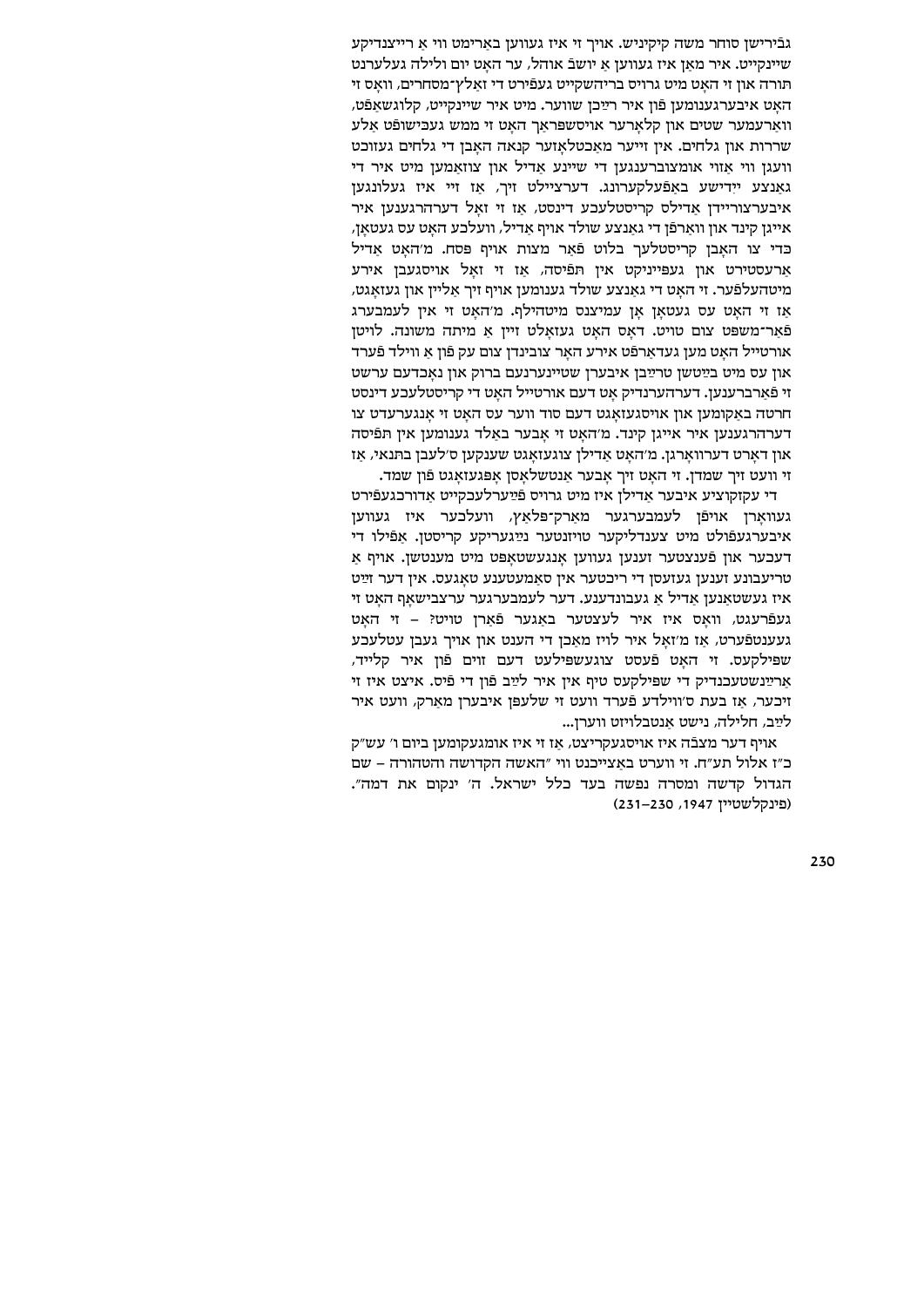דיברו רבות הן בחייה והן במותה על הקדושה אדיל קיקיניש, אשר התגוררה בראשית המאה השמונה עשרה בדרוהוביץ׳. היא הייתה בתו של הגביר מלמברג, הסוחר משה קיקיניש. היא גם הייתה מפורסמת ביופיה יוצא הדופן. בעלה היה יושב אוהל, תלמיד חכם, הוא למד תורה יומם ולילה, והיא ניהלה בכשרון רב את מסחר המלח, אותו קיבלה מחמיה העשיר.

ביופיה, בחוכמתה, בקולה החם ובכשרון הדיבור שלה היא ממש כישפה את כל בעלי השררה והכמרים. בקנאתם הגדולה חיפשו הכמרים באיזה אופו להרוס את אדיל היפהפיה ועמה יחד את כל הקהילה היהודית. מסופר, שהם הצליחו לשכנע את המשרתת הנוצריה של אדיל, שהיא תהרוג את בנה שלה. ותטיל את כל האשמה על אדיל. כאילו עשתה זאת כדי שיהיה לה דם נוצרי למצות של פסח.

את אדיל אסרו וכלאו בבית הסוהר, כדי שהיא תסגיר את משתפי הפעולה שלה. היא נטלה את כל האשמה על עצמה ואמרה שהיא עשתה זאת ללא עזרה מאיש. שפטו אותה בלמברג וגזרו דינה למות. זו צריכה הייתה להיות מיתה משונה. בהתאם לגזר הדין צריכים היו לקשור את שערותיה לזנבו של סוס פרא ולהריץ את הסוס במכות פרגול בדרך מרוצפת אבנים. רק אחר כך היו אמורים לשרפה. כאשר המשרתת הנוצריה שמעה את גזר הדין היא התחרטה על מעשיה וגילתה את הסוד ביחס למי ששיכנע אותה להרוג את בנה שלה. אך מיד אסרו אותה וחנקו אותה. לאדיל הובטח שיחוסו על חייה בתנאי שתמיר את דתה. ואולם היא דחתה בתוקף את המרת הדת.

ההוצאה להורג של אדיל בוצעה בהתלהבות רבה בכיכר השוק של למברג, שהייתה מלאה בעשרות אלפי נוצרים. אפילו הגגות והחלונות היו מלאים באנשים. על הבמה ישבו השופטים בבגדי קטיפה. בצד עמדה אדיל קשורה. הארכיבישוף של למברג שאל אותה מהי בקשתה האחרונה לפני מותה. היא השיבה שישחררו את ידיה ויתנו לה כמה סיכות. היא חיזקה בסיכות את אימרת שמלתה ותקעה אותן עמוק בבשר רגליה. כעת הייתה בטוחה כי בעת שסוס הפרא יגרור אותה בכיכר השוק לא יתגלה חלילה בשרה... על המצבה נחקק שהיא מתה ביום ו' עש"ק כ"ז אלול תע״ח. והיא תוארה כ׳האשה הקדושה והטהורה שם הגדול קדשה ומסרה נפשה בעד כלל ישראל. ה' ינקום דמה'. (פינקלשטיין 1947,  $(231 - 230)$ 

לעומת הנוסחים בעברית המתאפיינים בתמציתיות, בנוסחים ביידיש ניכרת רחבות אפית, והם מתאפיינים בפואטיקה של הסיפור העממי שבעל־פה. המשותף לכל הנוסחים הוא איפיון הגיבורה כדמות מורמת מעם, המצטיינת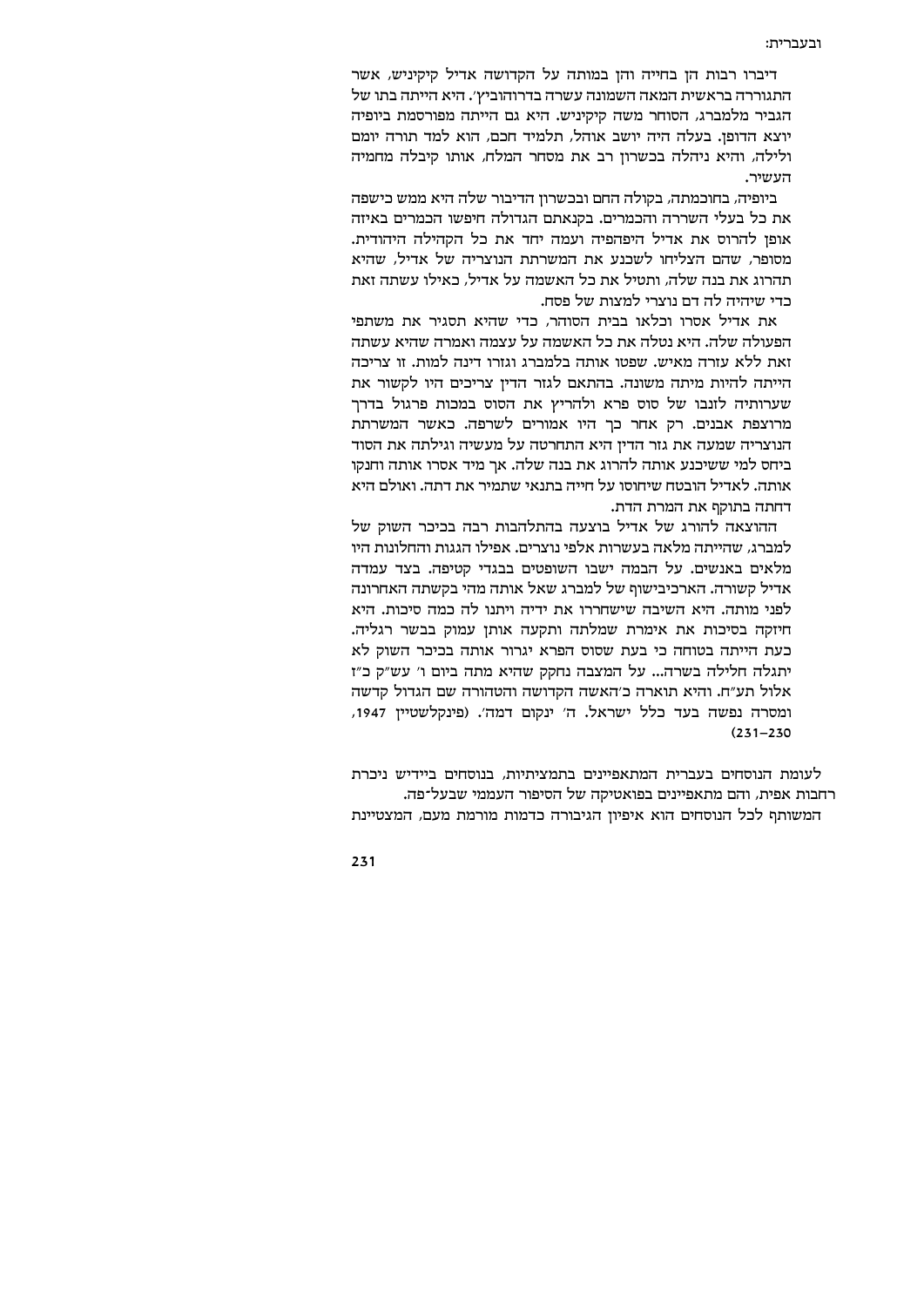בעושר, כבוד ויופי מופלגים.<del>"</del> בנוסחים ביידיש, בשונה מן הנוסחים בעברית, תכונות אלה נתפסות במובהק כסיבה וכמניע לעלילת הדם. מבחינה זו, ניתן לזהות כאן מסר מובלע, המופיע גם באגדות עם אחרות של יהודי פולין, על נשים שהיה להן מגע עם לא יהודים בזכות מעמדן, כגון האגדות על שושנה זהובה (די גילדענע רויזע)<sup>5</sup> ועל מירל׳ה מברהילובª שחשיפתה של אשה יהודיה למגע מסוג ה מסוכן במהותו, ועדיף להימנע ממנו. הלגיטימציה הניתנת לכך היא -האפשרות להציל קהילה שלמה או את בית־הכנסת היהודי.

בלבו מזכיר את האגדה על אדיל קיקיניש בהקשר לדיונו המפורט באגדה על שושנה זהובה שהצילה בית־כנסת בעירה (186-178, 1906). הוא מביא שלושה נוסחים של האגדה על שושנה זהובה, וקושר בינם לבין האגדה על אדיל היקיניש באומרו, שניתן אולי לטעון שמותה האכזרי של שושנה זהובה הושפע מסיפור מותה של אדיל. בסופו של דבר הוא דוחה אפשרות זו, ורואה במותה של שושנה זהובה דגם אופייני למותם של גיבורים. מדיונו ניתן להסיק שבלבן לא הכיר את האגדה על מירל׳ה מברהילוב, הזהה לזו על שושנה זהובה הז בתבנית והן בתימאטיקה.

בלבן מביא את טיעונו התמוה של לטריס (שם, 185) שאדיל הייתה כביכול המאהבת של מלך פולין, יאן ה־III סוביסקי.<sup>7</sup> בלבן דוחה זאת מכול וכול, ומייחס .ואת לבלבול שעשה לטריס בין האגדה על אסתר׳קה וקזימיר הגדול מלך פולין בנוסחים השונים של האגדה אין כל זכר לעניין זה, ואכן מופרך לשער שאגדת עם המספרת על גיבורה נערצת שמתה על קידוש השם תייחס לה קשרים אינטימיים עם מלר פוליז.

אם לחזור לענייננו, הגיבורות בסיפורים אלו הן נשים בוגרות ונשואות, שלא כמו אגדות אחרות שעלילתן מתרחשת בימות הרעה, שבהן נחשפות נערות צעירות לעימות עם לא יהודים, רוצחים ואנסים. המפורסמות מבין אגדות על בתולות יהודיות בימות הרעה הן אלו שפורסמו ב"יוון המצולה", הכרוניקה על גזרות ת״ח ות״ט לנתז נטע האנובר (האנובר תשכ״ח, 38) ובספר ״לקורות הגזרות לישראל" לי"ח גורלאנד, וביניהן האגדות על "הקוזק והעלמה", "החתן והכלה", השר והעלמה" (גורלאנד תשל"ב, 33–36). אגדה מסוג זה מצויה גם בארכיון  $8.$ (1935 הסיפור העממי בישראל בשם "הקוזק והעלמה" (אסע"י

הנוסחים ביידיש על אדיל קיקיניש מתאפיינים בקונטרסט ובדרמטיזציה האופייניים לאגדת עם. בנוסחים העבריים השפחה הורגת ילד, בנוסחים ביידיש

- טל שושנה זהובה ראו 186-178, 1906, 178-186 . בלבן מביא כאן שלושה נוסחים של האגדה. כן ראו באדער 1927, 119–112; כהנא 1992, 79; פינקלשטיין 1947, 229; סדן תש״ן, 122–143.
	- 6 דיון מפורט באגדה זו בהקשר לסיפורים על בתי־כנסת ראו בר־יצחק 1996, 186–194.
		- 7 על יאן ה־III סוביסקי באגדת העם של יהודי פולין ראו בר־יצחק 2003, 9–24.
			- 8 2 עיוז באגדה זו ראו בר־יצחק 2008, 59–55; וראו גם נוי

מענייז שאדיל נושאת את שם אביה ולא את שם בעלה. בלבז בהתייחסות הקצרה שלו .(Bałaban 1906, 178-186) לאגדה, אינו מתעכב על עניין זה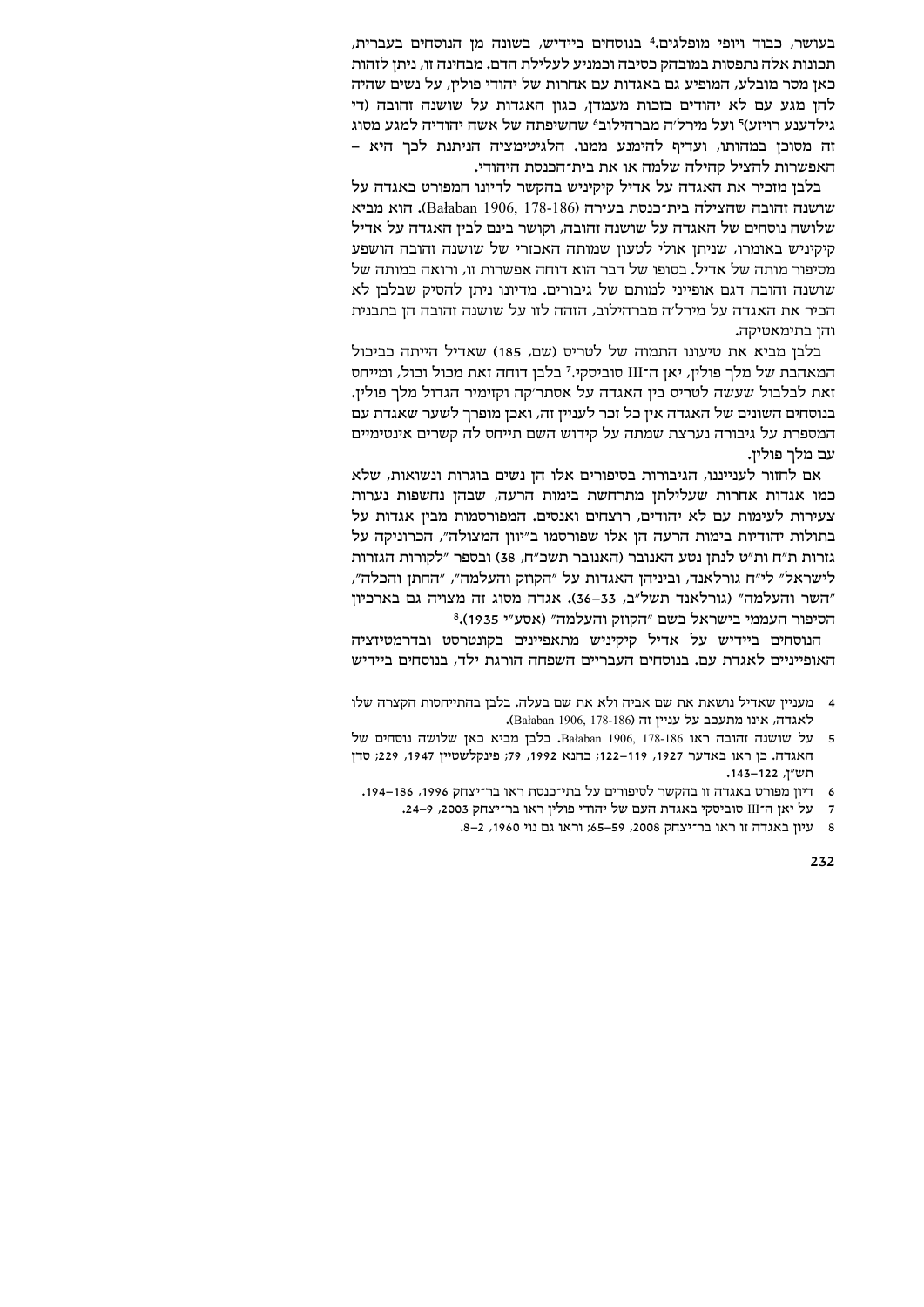היא הורגת את בנה שלה. בכל הנוסחים השפחה נחמת על מעשיה, אך אם בנוסחים בעברית השופטים ממאנים לשוב בהם מגזר הדין, בנוסחים ביידיש גם אוסרים אותה וחונקים אותה.

בכל הנוסחים אדיל לוקחת על עצמה את כל האשמה, כדי להציל את הקהילה כולה. בנוסח של באדער (באדער 1927, 212–215), היא נוקטת אף מידה של עורמה ותושיה, כשהיא טוענת, שאם מאמינים להודאה באשמה שמסרה, חובה להאמיו גם לדבריה על העדר משתפי פעולה.

עלילת הדם נכרכת בכל הנוסחים בהמרת דת ובמוות על קידוש השם. קיים כאן דמיון לסיפורים על אודות הנערות הבתולות בימות הרעה, הבוחרות במוות. בסיפורים אלה קיים עימות על רקע מיני בין הנערה לגוי החושק בה, ואף נכון לשאתה לאשה, והמוות של הגיבורה, שלעיתים מערימה על הגוי וגורמת לו להורגה, ולעיתים שולחת יד בנפשה, מתפרש גם הוא כמוות על קידוש השם.

בנוסחים ביידיש נמסרים פרטים על מותה של אדיל, הנעדרים מן הנוסחים התמציתיים בעברית. מדובר במיתה משונה הנגזרת עליה – קשירת שערה לזנבו של סוס פרא, שיגרור אותה בכיכר המרוצפת אבנים, כשכל העם, השופטים, הכמרים והנכבדים צופים במחזה, ואחר־כך שרפת גופתה.

מיתות משונות בעקבות עלילות דם מופיעות גם ביחס למותם של גברים, ועל מותו של הרב יהושע רייצס, שהומת עם אחיו הרב חיים רייצס, גם הם מלמברג (לבוב) מקום שם מומתת גיבורת סיפורנו, נאמר במפורש שהוא נדון להיקשר בזנבי סוסים. אולם, כאשר מוות כזה פוקד אשה, הדבר מעורר אסוציאציה לחורבן הבית, ולאסון הפוקד נשים ממעמד רם בעת כזאת. מהדהד כאן הסיפור על מרים (מרתא) בת בייתוס, הנזכר בתלמוד הירושלמי (כתובות לח ב׳ פרק ה הלכה יא), בתלמוד הבבלי (כתובות סז ע"א) ובאיכה רבתי א' נ', ששם מעיד עליה ר' אלעזר בר' צדוק: "אראה בנחמה אם לא ראיתיה שקשרו שערותיה בזנבי סוסיהם של ערביים והיו מריצין לה מירושלים ועד לוד וקראתי עליה הפסוק הזה (דברים יח) יהרכה בר והענוגה׳ וכו׳."?

האסוציאציה לסיפורה של מרים בת בייתוס מעבירה את מלוא האימה שחשה החברה המספרת בימים של עלילות דם, אימה שנקשרה לאסון הגדול מכול -חורבו בית המקדש.

בקשתה של אדיל לפני מותה לקבל סיכות, נעיצתן ברגליה עם אימרת שמלתה, כדי שלא יתגלה בשרה כשתהיה נגררת בכיכר השוק, מופיע בשני הנוסחים ביידיש. הסיפור על אדיל קיקיניש מכונן גיבורת תרבות מן הסוג שקיים באגדות עם של יהודי פולין רק בימות הרעה, ואדון על כך להלן. פעולתה של אדיל המבקשת להציל קהילה שלמה ומסרבת להמיר את דתה, מעמידה אותה בספירה הציבורית באופן העומד בסתירה לערכים יהודיים מקודשים, על פיהם "כבודה בת מלר פנימה". כאן מדובר על צפייה של המון באשה יהודיה שתהה נגררת בפרהסיה תוך חשיפת שערה וגופה. בקשתה האחרונה של אדיל ונעיצת הסיכות

9 - דיוז בסיפור זה ראו חזד־רוקם 1996, 133–134.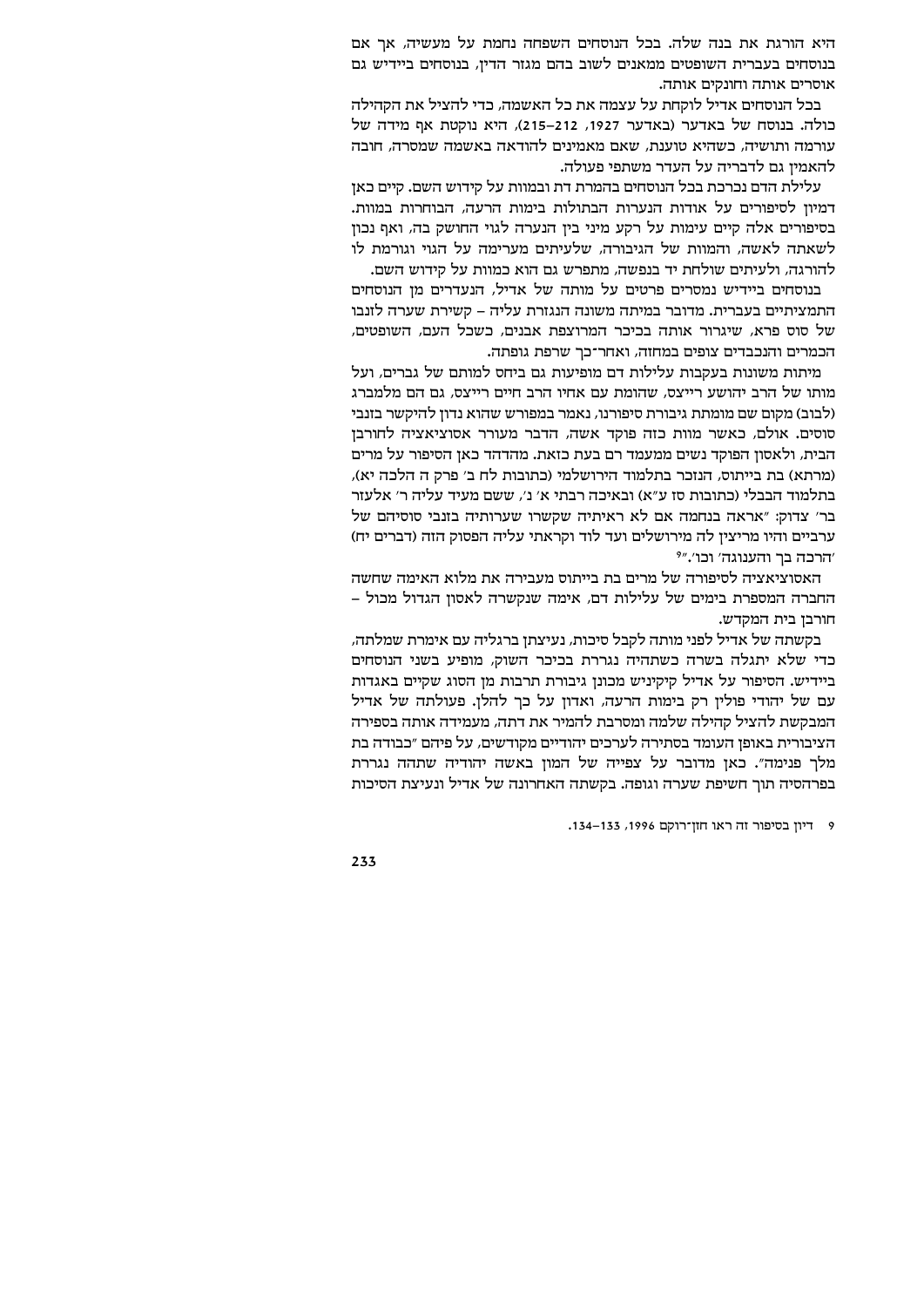ברגליה עם אימרת שמלתה, כדי שלא יתגלה בשרה, מאפיינים את מי שתהפוך לגיבורת תרבות מקודשת, שמתה על קידוש השם, כמי ששמרה גם במועד הנורא מכול, על הערכים ועל נורמות ההתנהגות המקודשים ליהדות. כידוע, מוטיב זה מופיע בסיפורו של י"ל פרץ "שלוש מתנות", שבו הסיכה המרוחה בדם היא המתנה השנייה שאותה מביאה הנשמה המשוטטת<sup>10</sup> (פרץ תשכ"א, כרך א, כו-לו).

האגדה על אדיל קיקיניש הנתפסת בעלילת דם היא מסוג אגדות עם של יהודי פוליו שאותו אני כוללת תחת הכותרת – אגדות נשים בימות הרעה.

כפי שציינתי לעיל נכללות כאן גם אגדות על נערות בתולות בתקופה של גזרות, ואגדות על נשים נשואות ובוגרות בעיקר בכל הקשור להצלת בתי־כנסת. בכל האגדות הללו הפוגרומים, הגזרות והעלילות מפגישים את מי שלא היו צריכים להיפגש בימים כתיקונם. הנערות והנשים בסיפורים אלו עומדות בזמנים של אימה מול רוצחים, אנסים, מעלילים ותליינים, אך הן אינן נחשפות כחסרות אונים. ההיפך מזה הוא הנכון – כל אחת מהן בדרכה, נוטלת את גורלה בידיה.

הצבעתי בעבר על קיומם של מספר דגמים מרכזיים באגדות אלה (בר־יצחק  $(194 - 193, 1996)$ 

ו) הגיבורה מוותרת על תומתה, אך היא עושה זאת למען עמה. במקרה זה אין היא מאופיינת כדמות שלילית, למרות התנהגותה הלא נורמטיבית. באגדות העם של יהודי פולין כזו היא אסתר׳קה אהובתו של קזימיר הגדול, מלך פולין. דמותה מתייחסת אל דמויות ארכיטיפיות בספרות היהודית הקדומה, שהבולטת בהן היא אסתר המלכה.

2) הגיבורה נלחמת בצורר והורגת אותו.<sup>11</sup> גם במקרה זה מתייחסת הגיבורה לדמויות ארכיטיפיות שהבולטת בהן היא יהודית.

3) הגיבורה בוחרת למות כדי לא לוותר על תומתה. באגדות אלה משתמשות הנשים בנשקו של החלש מימים ימימה – העורמה. לעיתים בעזרת עורמתה האשה גורמת לצורר להורגה, לעיתים היא מצליחה לשלוח יד בנפשה, לאחר שהצליחה להשיג בעורמה את החשוב ביותר לקהילה, ולעיתים היא מתפללת לאלוהים והוא נוטל את נשמתה.<sup>12</sup>

האגדה על אדיל בת משה קיקיניש מדרוהוביץ' שעניינה עלילת דם, מוסיפה דגם נוסף לאלו שצוינו לעיל:

4) הגיבורה בוחרת למות כדי להציל קהילה שלמה, וכדי לא להמיר את דתה. בחינת אגדות אלה חושפת את העובדה, כי דווקא באגדות שעלילתן מתרחשת בימות הרעה ניתן לנשים מקום שלא ניתן להן באגדות יהודיות בזמנים כתיקונם. אגדות אלה מכוננות גיבורות תרתי משמע, החורגות ממעמדן המגדרי המסורתי.

12 זהו המקרה של מירל׳ה מברהילוב המשיגה את מפתח בית־הכנסת (בר־יצחק 1996,  $(192 - 190)$ 

<sup>10</sup> דיון על מקור הסיפור "שלוש מתנות" ראו אברמסקי תש"ז-תש"ח, 1277.

<sup>11</sup> וראו גם עיוני בסיפור "הנערה והקוזק" - בר־יצחק 2008.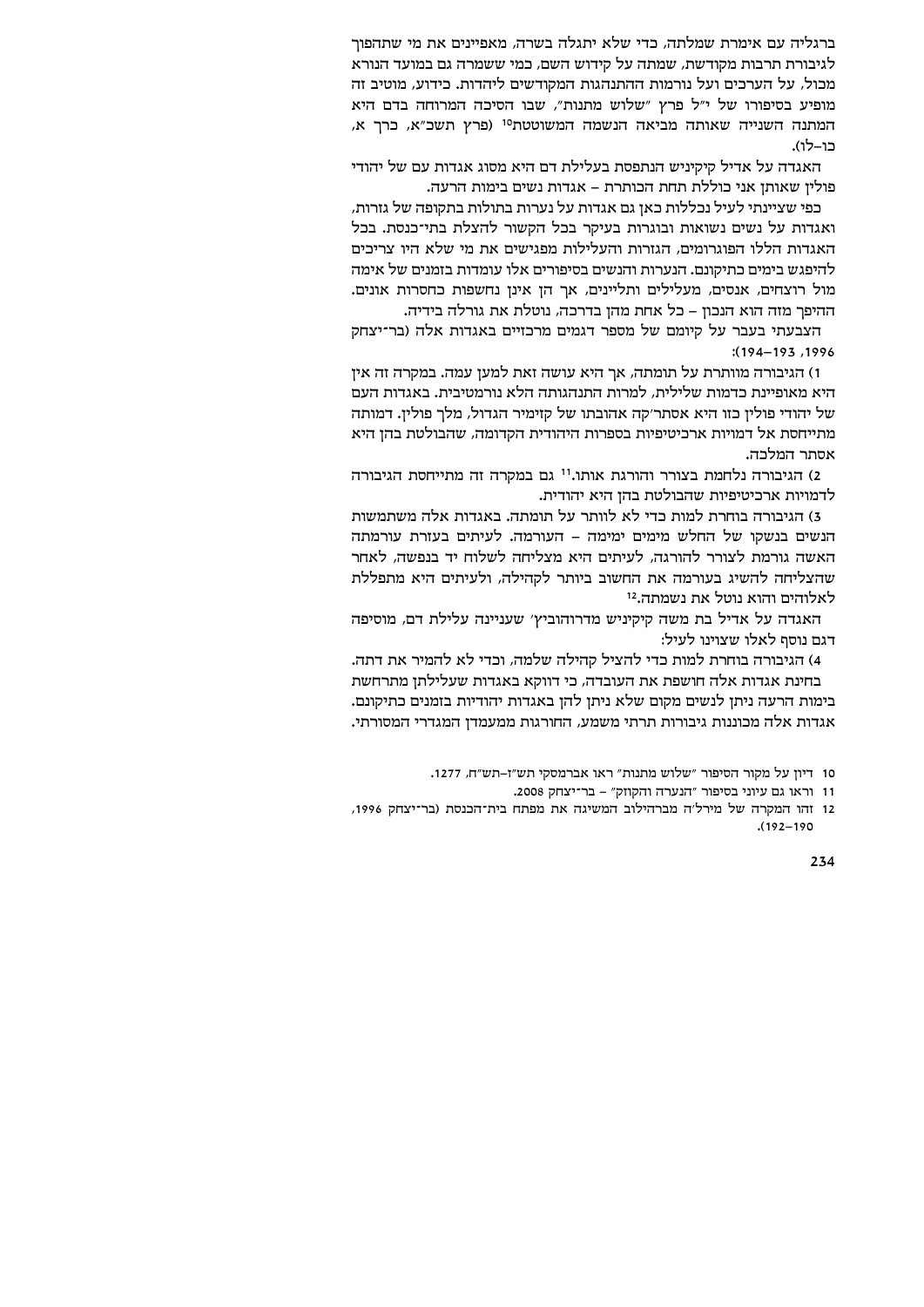הנשים בסיפורים אלה אינן מתפקדות בספירה הפרטית, מקום השמור לנשים בתרבות היהודית, אלא בספירה הציבורית. כפי שראינו, הסיפורים אמנם חושפים את הסכנה הנוראה האורבת לנשים בספירה זו, אך הם חושפים גם את כוחן, יכולתן ותושייתן של אדיל קיקיניש ובנות דמותה, לשמור על המקודש ביותר לחברה המספרת.

גם אם ניתן להניח שבמקורם סופרו סיפורים אלה על־ידי נשים, הטקסטים שהגיעו אלינו הם טקסטים גבריים. מכאן, שאגדות אלה על נשים בימות הרעה, זכו לגושפנקא הגברית של החברה היהודית הפטריארכלית. כינוז של גיבורות תרבות דוגמת אדיל קיקיניש, החורגות מגבולות המגדר, בימות הרעה דווקא, אינה ייחודית רק לתרבות היהודית. ימות הרעה הם זמנים שבהם מופר הסדר החברתי על־ידי גורם חיצוני מאיים. בעקבות כר, מתעמעם המערר של כלל הערכים והנורמות, והחברה נאלצת, בלית ברירה, לערור סדר חדש, שבו עליה לוותר לעיתים על חלק מן הערכים החשובים פחות, כדי לשמור על מה שהוא בבחינת "ייהרג ובל יעבור". כיוון שבימים כאלה הגברים היהודים אינם יכולים למלא את תפקידם המגדרי של שמירה והגנה על הנשים, יצירת גיבורות תרבות כאדיל קיקיניש משרתת בדיוק מטרה זו. אדיל קיקיניש הופכת לגיבורה נערצת, הנכונה לעשות הכול כדי להגן על קהילתה ודתה. מעשיה הופכים ראויים לחיקוי, וכר מובטחת שמירתו של הנשים על הערכים המקודשים ביותר לחברה, בימים שאין ביכולתם של הגברים לעשות כן. בזכות זה נתאפשרה גם השמעתו של הקול הנשי באופן שלא נשמע בימים טובים יותר בקהילה היהודית בפולין.

## מראי מקום

אברמסקי, י"ד, תש"ז-תש"ח, "למקור הסיפור 'שלוש מתנות' לי"ל פרץ", הדואר 26, גליון מא, 1277.

באדער, גרשם, 1927, דרײַסיג דורות אידעז איז פּוילעז, ניו־יארק.

בובר, שלמה, 1895, אנשי שם, קרקא: דפוס י' פישער.

בר־יצחק, חיה, 1996, פולין - אגדות ראשית, אתנופואטיקה וקורות אגדיים, תל־אביב: חתריה תועליה.

בר־יצחק, חיה, 2003, "מלך פולין יאן ה־III סוביסקי באגדת העם של יהודי פולין", מחקרי ירושלים בפולקלור יהודי 22, 9-24.

בר־יצחק, חיה, 2008, "עיון בסיפור הנערה והקוזק", בתוך כוחו של סיפור – ספר יובל של ארכיון הסיפור העממי בישראל, חיפה: אוניברסיטת חיפה, 59–65.

ברנפלד, שמעון, 1923, ספר הדמעות, ברלין: אשכול.

גורלאנד, ח"י, תשל"ב, לקורות הגזרות על ישראל, ירושלים: קדם.

האנובר, נתן נטע, תשכ"ח, יוון מצולה, ערך ישראל הלפרין (מהדורה מתוקנת), תל־אביב: הקבוץ המאוחד.

חזן־רוקם, גלית, 1996, רקמת חיים – היצירה העממית בספרות חז״ל, תל־אביב: עם עובד. כהנא, דוד, 1992, בצבת השנאה – יחסי יהודים פולנים לאורך הדורות, ישראל: איגוד יוצאי לרור והחרירה.